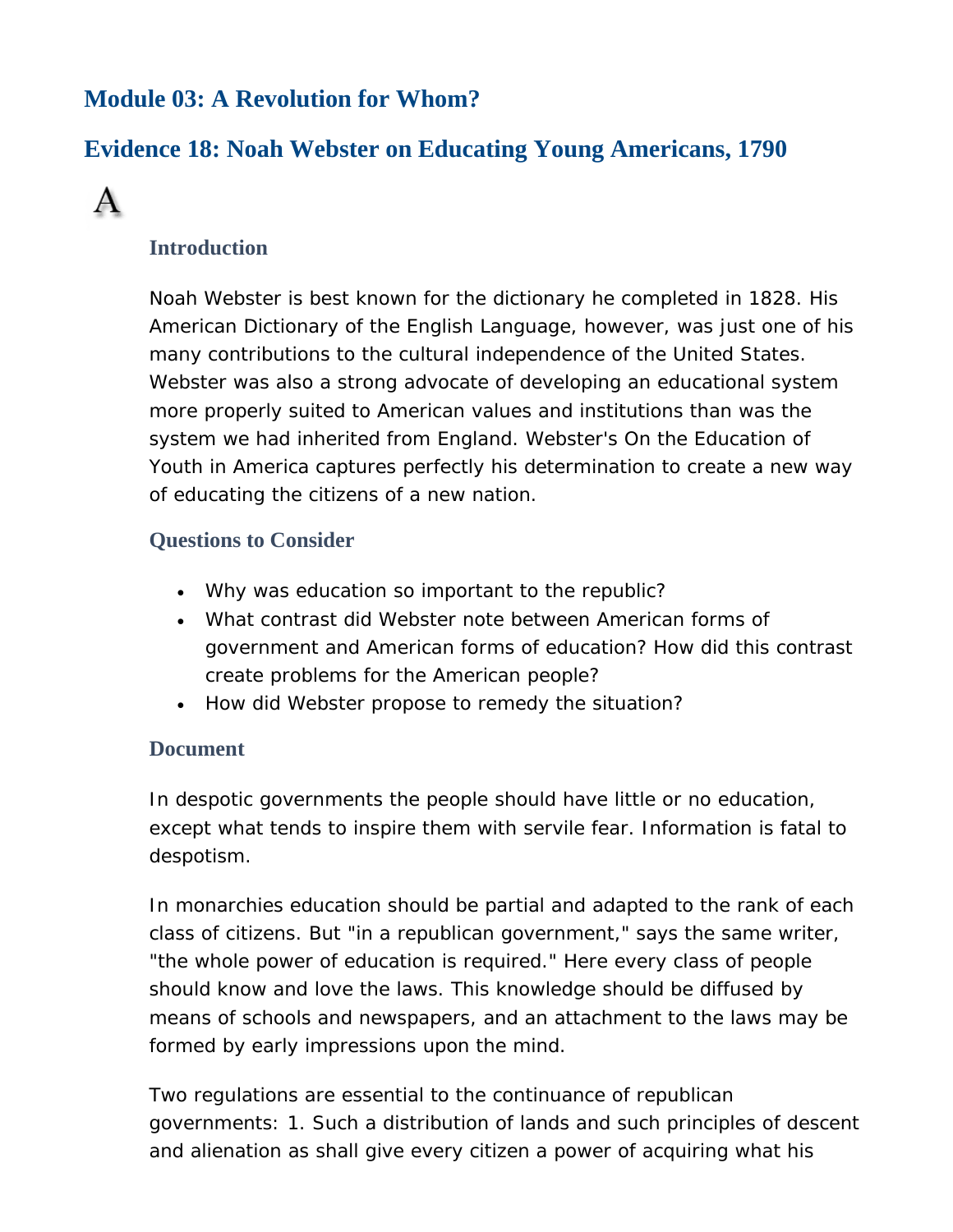industry merits. 2. Such a system of education as gives every citizen an opportunity of acquiring knowledge and fitting himself for places of trust. These are fundamental articles, the sine qua non of the existence of the American republics.

Hence the absurdity of our copying the manners and adopting the institutions of monarchies.

In several states we find laws passed establishing provision for colleges and academies where people of property may educate their sons, but no provision is made for instructing the poorer rank of people even in reading and writing. Yet in these same states every citizen who is worth a few shillings annually is entitled to vote for 1egislators. This appears to me a most glaring solecism in government. The constitutions are republican and the laws of education are monarchical. The former extend civil rights to every honest industrious man, the latter deprive a large proportion of the citizens of a most valuable privilege.

In our American republics, where government is in the hands of the people, knowledge should be universally diffused by means of public schools. Of such consequence is it to society that the people who make laws should be well informed that I conceive no legislature can be justified in neglecting proper establishments for this purpose.

When I speak of a diffusion of knowledge, I do not mean merely a knowledge of spelling books and the New Testament. An acquaintance with ethics and with the general principles of law, commerce, money, and government is necessary for the yeomanry of a republican state. This acquaintance they might obtain by means of books calculated for schools and read by the children during the winter months and by the circulation of public papers.

"In Rome it was the common exercise of boys at school to learn the laws of the twelve tables by heart, as they did their poets and classic authors." What an excellent practice this in a free government!

It is said, indeed by many, that our common people are already too well informed. Strange paradox! The truth is, they have too much knowledge and spirit to resign their share in government and are not sufficiently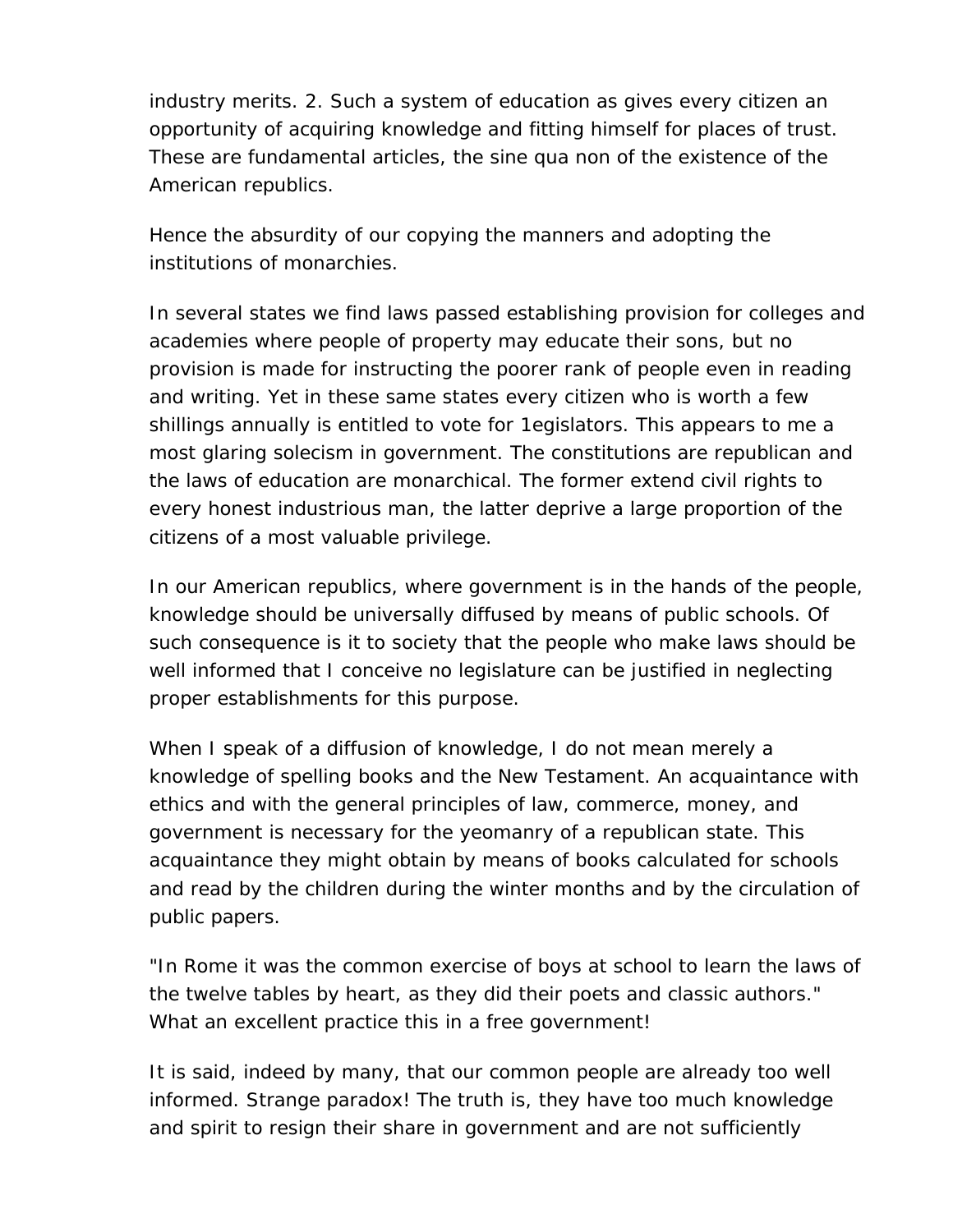informed to govern themselves in all cases of difficulty.

There are some acts of the American legislatures which astonish men of information, and blunders in legislation are frequently ascribed to bad intentions. But if we examine the men who compose these legislatures, we shall find that wrong measures generally proceed from ignorance either in the men themselves or in their constituents. They often mistake their own interest, because they do not foresee the remote consequences of a measure.

It may be true that all men cannot be legislators, but the more generally knowledge is diffused among the substantial yeomanry, the more perfect will be the laws of a republican state.

Every small district should be furnished with a school, at least four months in a year, when boys are not otherwise employed. This school should be kept by the most reputable and well informed man in the district. Here children should be taught the usual branches of learning, submission to superiors and to laws, the moral or social duties, the history and transactions of their own country, the principles of liberty and government. Here the rough manners of the wilderness should be softened and the principles of virtue and good behavior inculcated. The virtues of men are of more consequence to society than their abilities, and for this reason the heart should be cultivated with more assiduity than the head.

Such a general system of education is neither impracticable nor difficult, and excepting the formation of a federal government that shall be efficient and permanent, it demands the first attention of American patriots. Until such a system shall be adopted and pursued, until the statesman and divine shall unite their efforts in forming the human mind, rather than in loping its excrescences after it has been neglected, until legislators discover that the only way to make good citizens and subjects is to nourish them from infancy, and until parents shall be convinced that the worst of men are not the proper teachers to make the best, mankind cannot know to what a degree of perfection society and government may be carried. America affords the fairest opportunities for making the experiment and opens the most encouraging prospect of success.

#### Source:

Noah Webster, *On the Education of Youth in America* (Boston, 1790), in